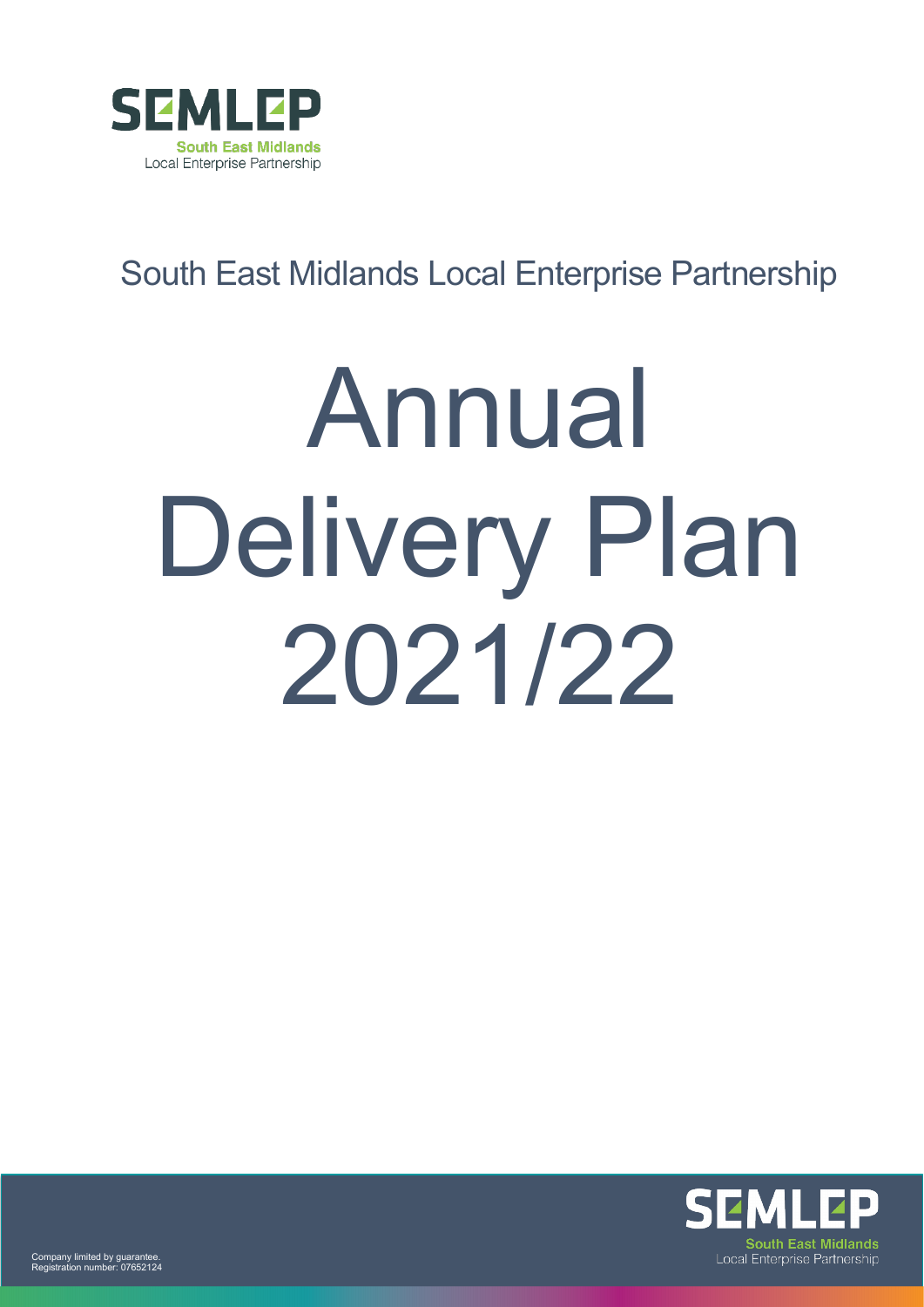### **Annual Delivery Plan**

#### **Introduction**

This document is the annual delivery plan (ADP) for 2021/22, which was approved at the February 2021 SEMLEP Board meeting. Currently there is so much uncertainty it is challenging to predict output delivery by third parties. This reflects the seriousness of the health and economic impacts and risks of COVID-19. The recently published [Economic Recovery Strategy](https://www.semlep.com/modules/downloads/download.php?file_name=2206) for the South East Midlands provides a strategic guide for the priority themes for the LEP to focus on during the COVID-19 pandemic but is subject to change as local economic conditions and Government policy evolves over time. This strategy also sets out how SEMLEP has reprioritised existing activity, and introduced new activities, to manage the initial economic impacts of the pandemic.

Progress updates, as well as any revisions to these targets reflecting significant changes in local economic conditions, will continue to be presented to the SEMLEP board at future meetings. A final report will be published in Spring/Summer 2022.

#### **Milestones and KPIs for 2021/22**

SEMLEP activity is set out in three key work areas: Strategy; Governance; and Delivery:

#### **Strategy**

- $\triangleright$  Present an update to SEMLEP's Board on activities relating to the strategic aims and implementation of the Economic Recovery Strategy**. [July 2021 & February 2022]**
- $\triangleright$  Support the Open University to run a renewable energy webinar, involving local private sector energy stakeholders. **[June 2021]**
- $\triangleright$  Develop a digital strategy, or alternative digital proposition, for the South East Midlands, in accordance with feedback from the February Board. [**July 2021]**
- Present an update on the commercial premises market to the Board. **[September 2021]**

#### **Governance**

- Refresh the Equality and Diversity statement and action plan **[May 2021]**
- Update our Governance structures following the February 2021 EGM and ensure the Committee Terms of Reference and membership reflect the changes **[July 2021]**
- Hold a Board away day session to focus on impact of COVID and SEMLEP response to it. **[Subject to restrictions, September 2021**
- $\triangleright$  Undertake a private sector board recruitment exercise to ensure vacancies are filled and a pipeline of future board members is in place**. [November 2021]**

#### **Delivery**

This section provides a summary of SEMLEP's ambitions for delivery. These are presented across 4 main areas: Capital Programmes, Community Grants, SEMLEP's Growth Hub and Skills.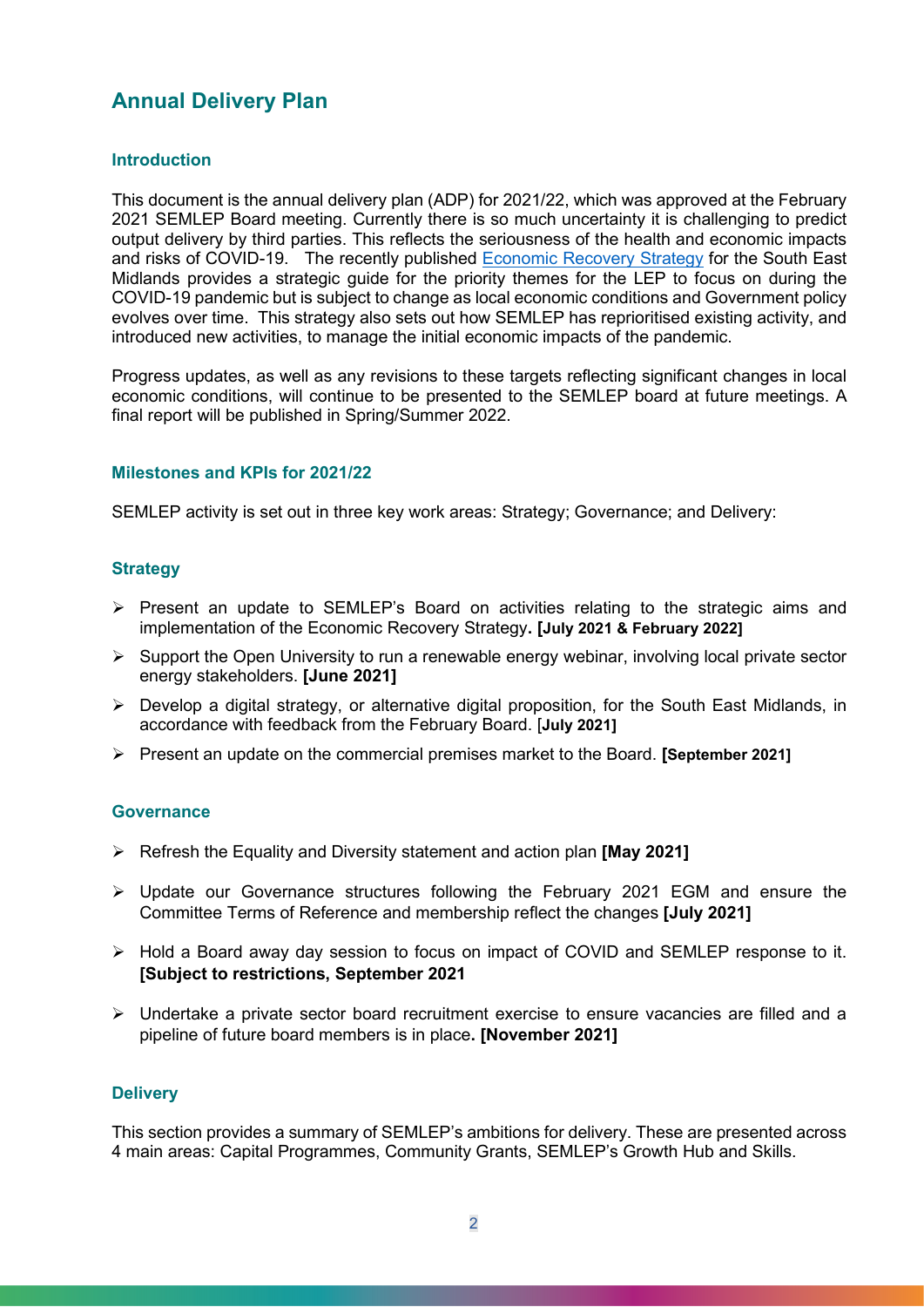#### **Capital Programmes including Local Growth Fund and Getting Building Fund – key milestones for 2021/22**

- $\triangleright$  Develop a relevant Expression of Interest approach including collaboration with partners in response to government funding announcements including running webinars to advise private and public partners on applying for public funding. **[July 2021]**
- Publish an evaluation report of the Local Growth Fund Programme 2015-21 **[July 2021]**
- $\triangleright$  Prepare and have issued 12+ funding agreements for Local Growth Fund and 10+ funding agreements for Getting Building Fund **[July 2021]**
- Maximise and complete capital programme spend to programme end **[March 2022]**

#### **Community Grants – key milestones for 2021/22**

 $\triangleright$  Open rounds 5 and 6 for applications resulting in an additional 35-40 projects approved **[November 2021]**

#### **Local Growth Fund – KPIs**

We will bring updated data to July 2022 Board meeting based on Q4 reports. This data is based on Q2 from September 2021.

| <b>KPI</b>                 | <b>Forecast for</b><br>21/22 | <b>Reported forecast to</b><br>2030 | <b>Revised Provisional</b><br>forecast to 2030 |
|----------------------------|------------------------------|-------------------------------------|------------------------------------------------|
| Homes enabled              | 2,055                        | 39,676                              | 36,966                                         |
| Jobs                       | 672                          | 21,016                              | 21,685                                         |
| <b>Additional learners</b> | 710                          | 8,989                               | 15,044                                         |

- The provisional forecast to 2030, first presented in the 2019/20 annual delivery plan, has been revised here to reflect changes in monitoring and the projected delivery of certain projects in the programme.
- The KPIs for jobs and learners are also adjusted to exclude projects which have been closed, and which are no longer being monitored as part of the programme.

#### **Growth Hub –milestones for 2021/22**

- Deliver intensive recovery and resilience support to at least 100 businesses **[March 2022]**
- $\triangleright$  Support over 180 high growth businesses through the Growth Curve programme for scale up and pre-scale up businesses **[March 2022]**
- Provide Recovery and Resilience grants to 65 businesses to aid business recovery **[March 2022]**